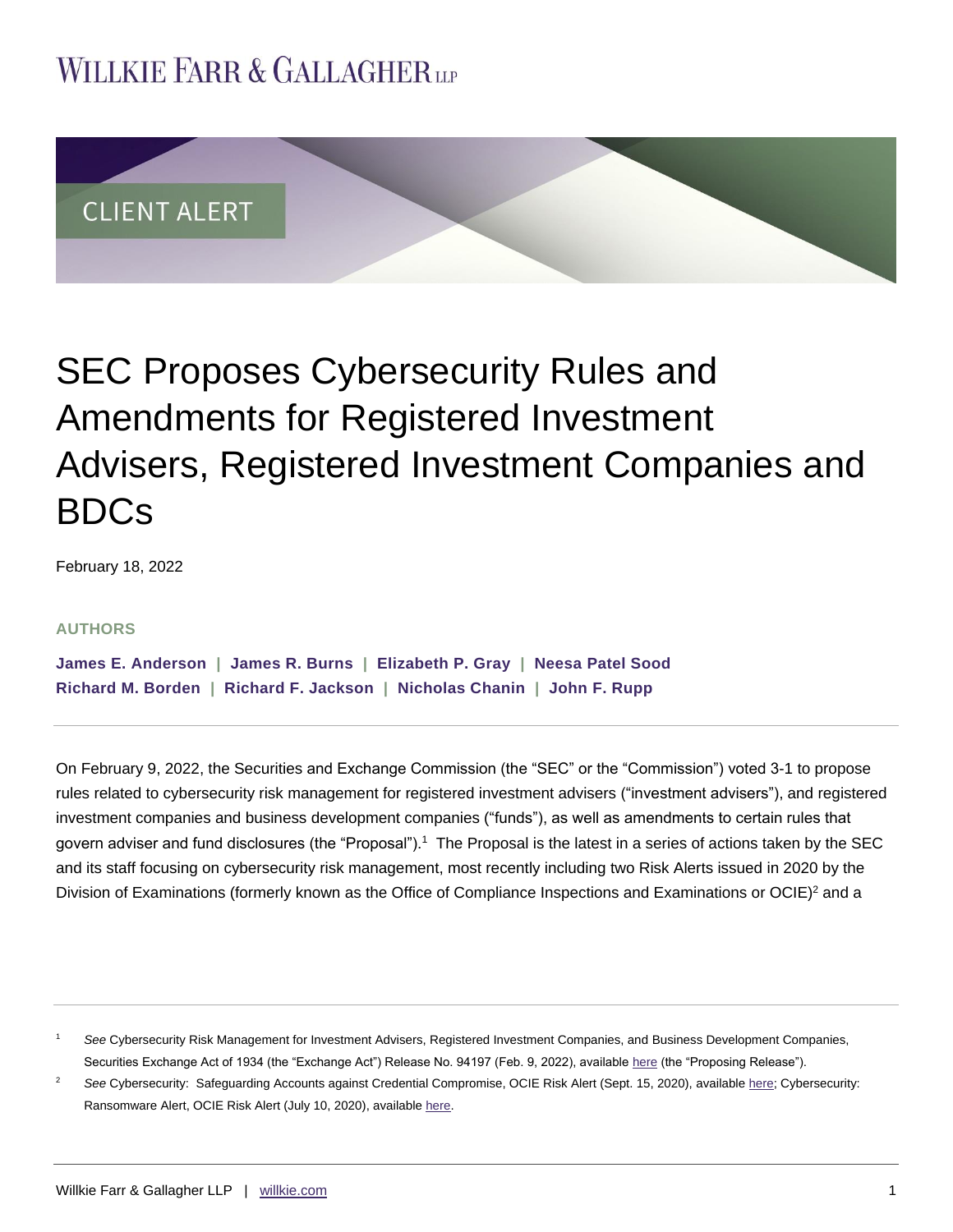series of SEC enforcement actions, which resulted in a total of \$750,000 in civil money penalties for failure to secure personal investor information.<sup>3</sup>

At the Commission's open meeting in connection with the Proposal, SEC Chair Gary Gensler commented that "[t]he proposed rules and amendments are designed to enhance cybersecurity preparedness and could improve investor confidence in the resiliency of advisers and funds against cybersecurity threats and attacks." The Proposal would require: (i) investment advisers and funds to adopt and implement written policies and procedures that are reasonably designed to address cybersecurity risks; (ii) investment advisers to report significant cybersecurity incidents, including those affecting clients that are funds, to the SEC on proposed Form ADV-C; and (iii) investment advisers and funds to provide clients and investors with disclosure related to cybersecurity risks and incidents. As discussed below, however, the Proposal provides only vague guidance to affected firms as to how they should go about implementing its complicated provisions while seeming to disregard well-established cybersecurity standards and frameworks.

#### **Current Regulatory Framework**

The SEC generally has viewed investment advisers' obligations relating to cybersecurity through the lens of an adviser's fiduciary duty to clients, which derives in part from Section 206 of the Investment Advisers Act of 1940 (the "Advisers Act"). Thus, investment advisers, as fiduciaries, are required to act in the best interest of their clients at all times.<sup>4</sup> Investment advisers owe their clients a duty of care and a duty of loyalty.

In addition to these general principles, the SEC has adopted a number of rules that are used indirectly to address cybersecurity concerns associated with investment advisers and funds. For example, Rule 206(4)-7 under the Advisers Act requires investment advisers to adopt and implement written policies and procedures reasonably designed to prevent violations of the Advisers Act. Since cybersecurity incidents could create significant operational disruptions and losses to clients and investors, investment advisers often consider the cybersecurity risks created by their particular circumstances when developing their compliance policies and procedures.

Similarly, Rule 38a-1 under the Investment Company Act of 1940 (the "Investment Company Act") requires funds to adopt and implement written policies and procedures reasonably designed to prevent violations of the Federal securities laws by

See In the Matter of Cetera Advisor Networks LLC, Exchange Act Release No. 92800 (Aug. 30, 2021), available [here;](https://www.sec.gov/litigation/admin/2021/34-92800.pdf) In the Matter of Cambridge Investment Research, Inc., Exchange Act Release No. 92806 (Aug. 30, 2021), available [here;](https://www.sec.gov/litigation/admin/2021/34-92806.pdf) In the Matter of KMS Financial Services, Inc., Exchange Act Release No. 92807 (Aug. 30, 2021), availabl[e here.](https://www.sec.gov/litigation/admin/2021/34-92807.pdf)

<sup>4</sup> *See SEC v. Capital Gains Research Bureau, Inc.,* 375 U.S. 180, 194 (163); *see also* Commission Interpretation Regarding Standard of Conduct for Investment Advisers, Advisers Act Release No. 5248 (June 5, 2019), available [here.](https://www.sec.gov/rules/interp/2019/ia-5248.pdf)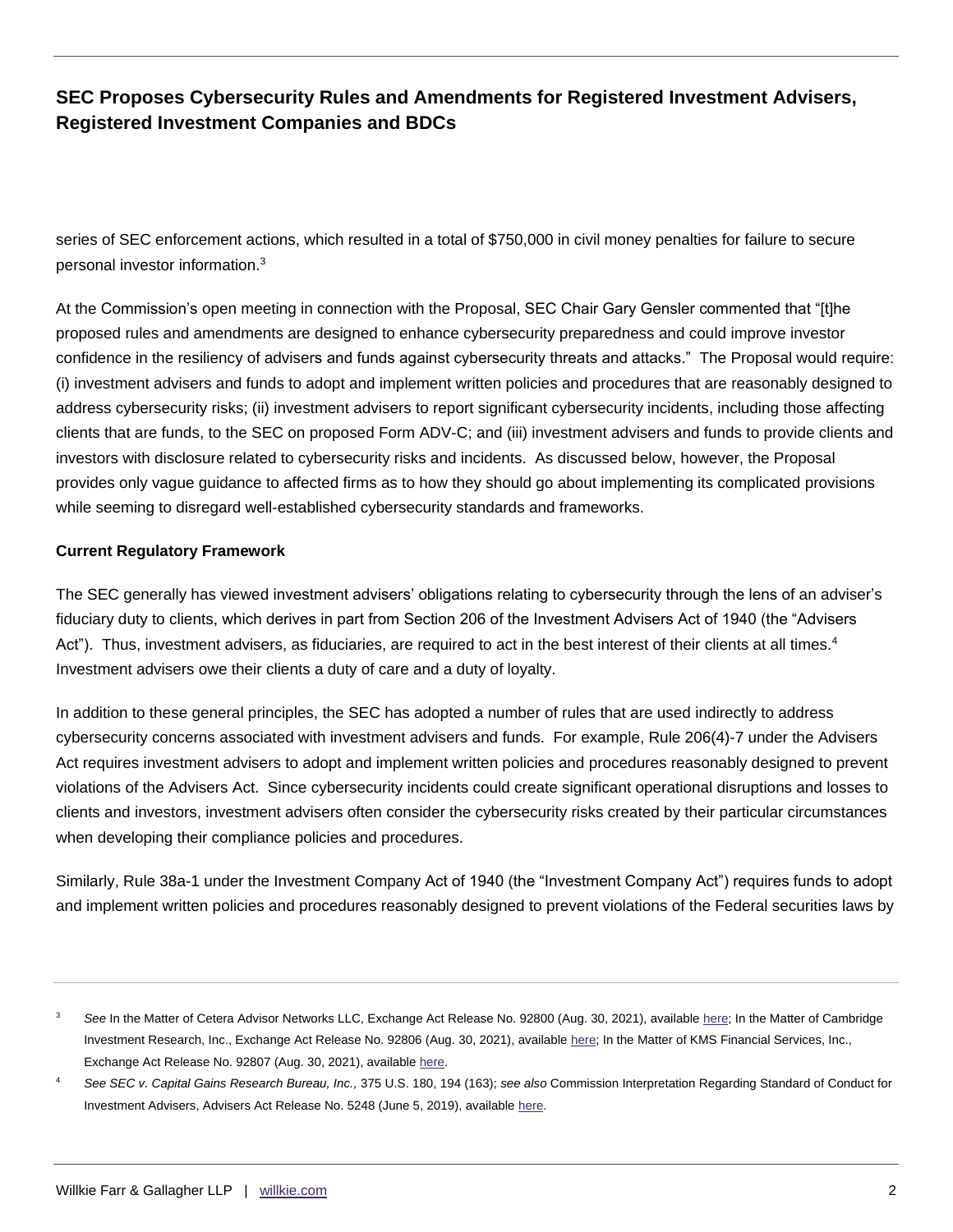the fund. Funds often take into account any specific cybersecurity risks they face when developing their compliance policies and procedures required by Rule 38a-1 under the Investment Company Act.

Regulation S-P, adopted in 2000 and amended in 2004, addresses cybersecurity concerns relating to personal financial information of certain advisory clients and fund investors by requiring investment advisers and funds to, among other things, adopt written policies and procedures that address administrative, technical, and physical safeguards for the protection of customer records and information.<sup>5</sup> These policies and procedures must be reasonably designed to protect the security and confidentiality of customer records and information against (i) any anticipated threats or hazards, and (ii) unauthorized access to, or use of, customer records or information that could result in a substantial harm or inconvenience to any customer.

In addition, Regulation S-ID requires certain investment advisers and funds to develop and implement a written identity theft program.<sup>6</sup> A Regulation S-ID program must, among other things, include reasonable policies and procedures to identify and detect relevant red flags, as well as respond appropriately to red flags so as to prevent and mitigate identify theft.

#### **Implications of the Proposal**

Separate from the specifics of the Proposal, broader potential implications of the Proposal if it were to be adopted as proposed are significant. The Proposal generally takes a step in the right direction to improve cybersecurity for investment advisers and funds. However, despite vague references to existing cybersecurity standards and frameworks,<sup>7</sup> the Proposal appears to depart from both current financial services cybersecurity regulation and from existing standards and frameworks. Many investment advisers and funds have already adopted such standards, which are prevalent in the cybersecurity industry.<sup>8</sup> It is puzzling that the SEC does not even reference the Financial Services Sector Coordinating Council ("FSSCC") Cybersecurity Profile—a cybersecurity framework that references SEC, Federal Reserve Board, Commodity Futures Trading Commission and international regulations and guidance (the "FSSCC Framework"). The FSSCC Framework maps the regulatory requirements and guidance to widely used standards. The FSSCC Framework was developed over the course of two years by a consortium of financial services stakeholders that included the SEC.<sup>9</sup>

- See 17 C.F.R. 248.30(a); Disposal of Consumer Report Information, Exchange Act Release No. 50781 (Dec. 2, 2004), availabl[e here;](https://www.sec.gov/rules/final/34-50781.htm) Privacy of Consumer Financial Information ("Regulation S-P"), Exchange Act Release No. 42974 (Nov. 13, 2000), available [here.](https://www.sec.gov/rules/final/34-42974.htm#P50_6508)
- See 17 C.F.R. 248.201; Identity Theft Red Flags Rules, Exchange Act Release No. 34-69359 (May 20, 2013), availabl[e here.](https://www.sec.gov/rules/final/2013/34-69359.pdf)
- See, e.g., Proposing Release at n.24 (noting that funds and advisers "may" wish to consult such resources).
- <sup>8</sup> Examples of widely used cybersecurity standards include the ISO/IEC 27000:2018 Family of Standards ("ISO 27000"); the National Institute of Standards and Technology ("NIST") Special Publication 800-53 Rev. 5 ("NIST 800-53"); and COBIT 2019 from ISACA.
- The current FSSCC Framework is available here.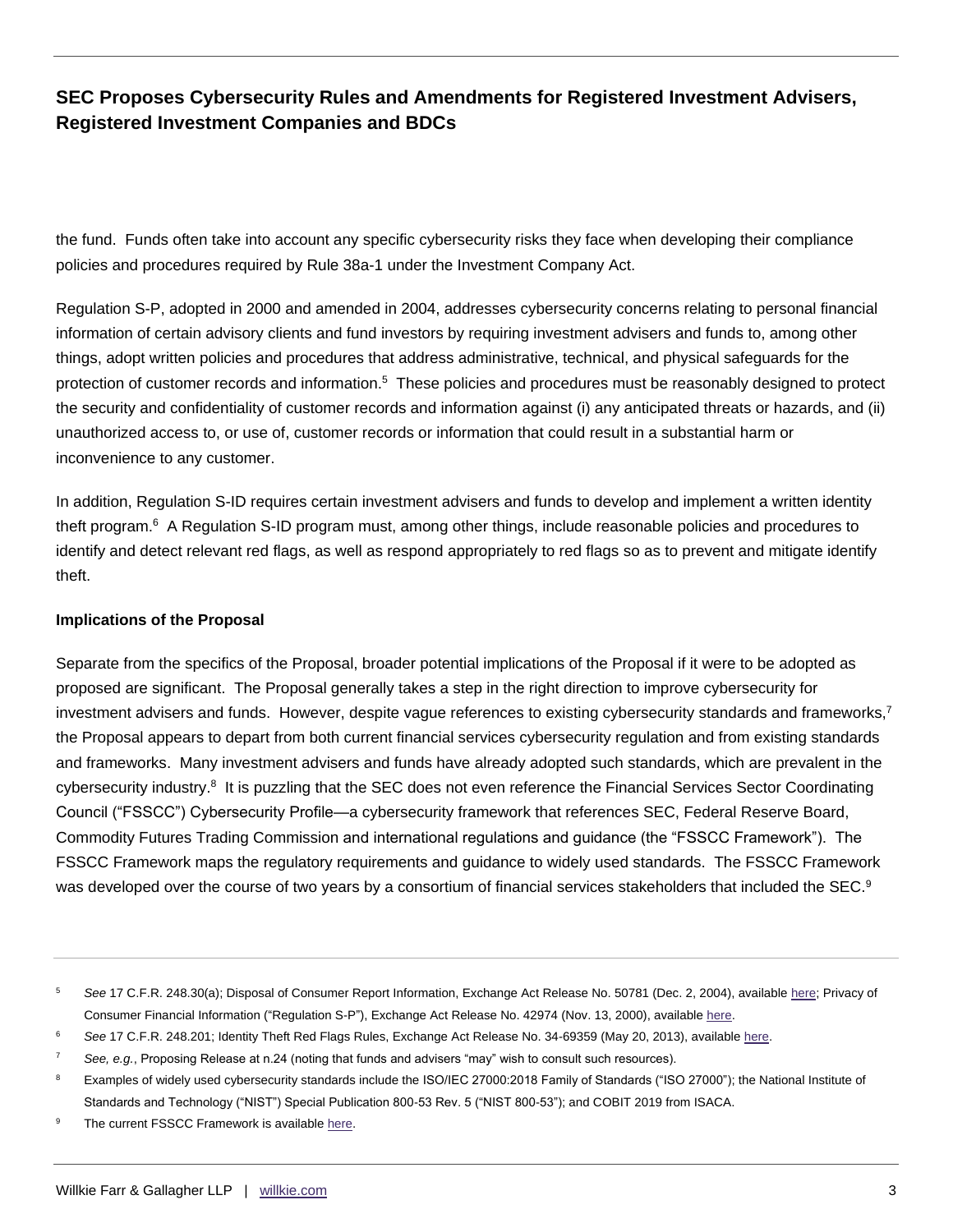Prior SEC regulations have relied on industry standards and frameworks. Regulation Systems Compliance and Integrity ("Regulation SCI"), adopted by the SEC in 2014, directly refers regulated firms, such as certain exchanges, clearing agencies and others ("SCI entities") to industry standards. Rule 1001(a)(1) requires SCI entities to establish, maintain, and enforce certain written policies and procedures. Sub-paragraph (4) of Rule 1001(a) provides that "such policies and procedures shall be deemed to be reasonably designed if they are consistent with current SCI industry standards, which shall be comprised of information technology practices that are widely available to information technology professionals in the financial sector and issued by an authoritative body that is a U.S. governmental entity or agency, association of U.S. governmental entities or agencies, or widely recognized organization." The SEC also released detailed staff guidance as to how SCI entities could make use of such industry standards in developing the required policies and procedures.<sup>10</sup> The guidance identifies the publications the SEC staff believes are appropriate reference documents for various domains (*e.g.,* information security and networking).

The SEC's approach also is at odds with the approach taken by the Federal Reserve Board through the Federal Financial Institutions Examination Council (the "FFIEC"). The Federal Reserve Board utilizes a detailed audit Handbook<sup>11</sup> that is aligned with NIST 800-53. Additionally, many advisers and funds are already complying with cybersecurity regulations promulgated by other federal and state regulators (*e.g.*, the New York Department of Financial Services Cybersecurity Regulations).

By failing to reference existing standards and frameworks, and not providing detailed audit guidance, the Proposal introduces uncertainty as to whether the existing and widely accepted cybersecurity standards would satisfy the Proposal, or how the Proposal will interact with competing compliance obligations. Investment advisers and funds that make good faith efforts to comply will not know whether those efforts will actually result in compliance with the proposed rules. This uncertainty increases the cost of compliance and—absent clear and detailed guidelines from the SEC—introduces the risk of inadvertent non-compliance and does not necessarily improve cybersecurity. Moreover, by proposing the Advisers Act cybersecurity risk management rule as an antifraud rule under Section 206 of the Advisers Act, the Proposal unfairly magnifies potential negative consequences to an investment adviser for failing to navigate this uncertainty successfully.

For the Proposal to be truly effective, the SEC should either publish thoughtful, comprehensive, and clear compliance and audit guidance or adopt the standards and framework already widely accepted in the cybersecurity industry. If the SEC intends to increase requirements or depart from existing standards, that intention should be stated much more clearly. The absence of constructive guidance by the SEC and the failure to adhere to the FSSCC Framework could leave the Proposal vulnerable to challenge under Section 706(2)(A) of the Administrative Procedure Act as being arbitrary.

See Staff Guidance on Current SCI Industry Standards (Nov. 19, 2014), available [here.](https://www.sec.gov/rules/final/2014/staff-guidance-current-sci-industry-standards.pdf)

<sup>&</sup>lt;sup>11</sup> The Handbook consists of several individual IT booklets published by the FFIEC and are availabl[e here.](https://ithandbook.ffiec.gov/it-booklets.aspx)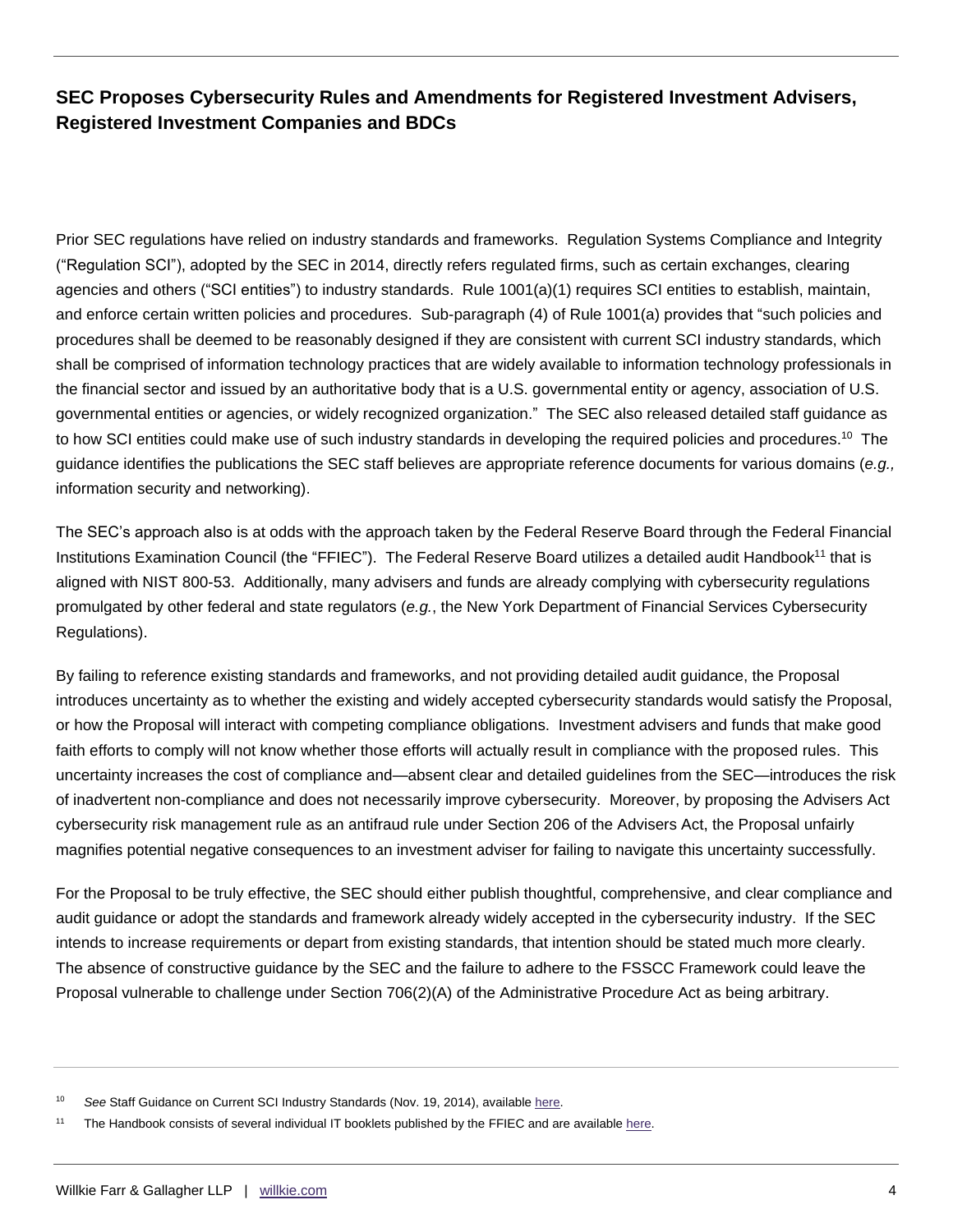#### **The Proposed Rules and Amendments**

#### Cybersecurity Risk Management Policies and Procedures

The Commission proposes to adopt Rule 206(4)-9 under the Advisers Act and Rule 38a-2 under the Investment Company Act (collectively, the "proposed cybersecurity risk management rules"), requiring investment advisers and funds, respectively, to adopt and implement written policies and procedures addressing certain required elements. In addition, the cybersecurity policies and procedures would be subject to review at least annually that is documented in a written report. Further, proposed Rule 38a-2 would require a fund's board of directors, including a majority of its independent directors, initially to approve the fund's cybersecurity policies and procedures, as well as to review the annual report on and material changes to the fund's cybersecurity policies and procedures. Apart from the board oversight reflected in proposed Rule 38a-2, the two proposed cybersecurity risk management rules are generally identical.

#### *Required Elements of Investment Advisers' and Funds' Policies and Procedures*

The proposed cybersecurity risk management rules enumerate five general elements that must be addressed: (i) cybersecurity risk assessment, (ii) user security and unauthorized access, (iii) information protection, (iv) cybersecurity threat and vulnerability management, and (v) cybersecurity incident response and recovery.

Cybersecurity Risk Assessment. The proposed cybersecurity risk management rules would require advisers and funds periodically to assess, categorize, prioritize, and draft written documentation of, the cybersecurity risks<sup>12</sup> associated with their information systems<sup>13</sup> and the information residing therein. The proposed cybersecurity risk management rules would require advisers and funds, when conducting this risk assessment, to:

- Categorize and prioritize cybersecurity risks based on an inventory of the components of their information systems, the information residing therein, and the potential effect of a cybersecurity incident on the advisers and funds;<sup>14</sup> and
- $12$  The Commission proposes to define "Cybersecurity risk" as the "financial, operational, legal, reputational, and other adverse consequences that could stem from cybersecurity incidents, threats, and vulnerabilities." Note, the defined terms for the proposed cybersecurity risk management rules are contained in, respectively, proposed Rule 206(4)-9(b) and Rule 38a-2(f).
- <sup>13</sup> The Commission proposes to define "Adviser information system" as "information resources owned or used by the adviser, including physical or virtual infrastructure controlled by such information resources, or components thereof, organized for the collection, processing, maintenance, use, sharing, dissemination, or disposition of adviser information to maintain or support the adviser's operations." The Proposing Release indicates that such proposed defined terms for advisers and funds will be the same in most instances (*e.g.,* "fund information system").
- <sup>14</sup> The Commission proposes to define "cybersecurity incident" as "an unauthorized occurrence on or conducted through [an adviser's or a fund's] information systems that jeopardizes the confidentiality, integrity, or availability of [an adviser's or a fund's] information systems or any [adviser or fund] information system residing therein."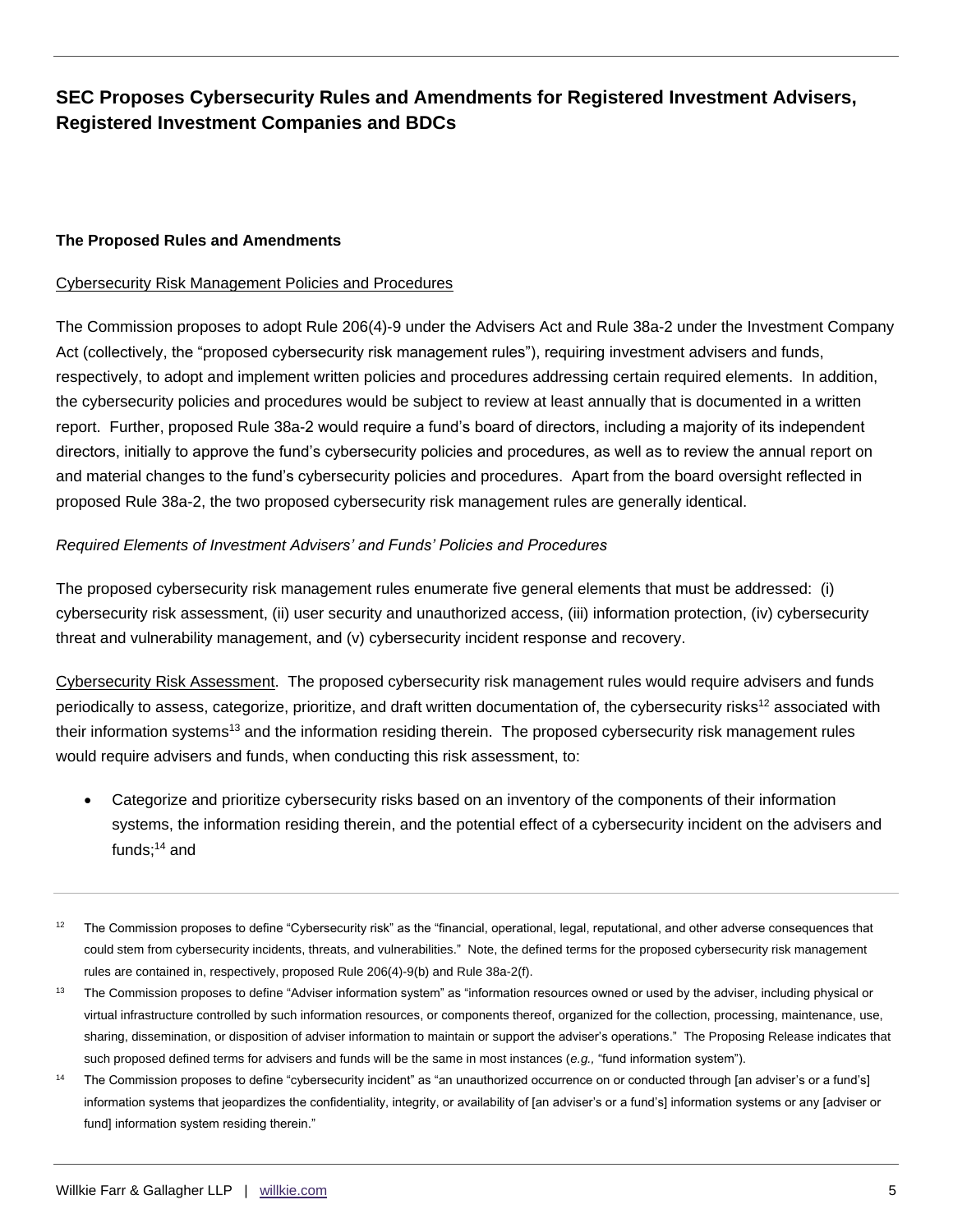Identify the service providers that receive, maintain or process adviser or fund information, or that are permitted to access their information systems and the information residing therein, and assess the cybersecurity risks associated with the use of these service providers.

The proposed cybersecurity risk management rules would require written documentation of any such risk assessment. The risk assessment should generally inform senior officers of the cybersecurity risks specific to the firm and support responses to such risks by identifying threats to information systems that, if compromised, could result in significant cybersecurity incidents. Cybersecurity programs should be reasonably designed to ensure their operational capability, including resiliency and capacity of information systems, when confronted with a cybersecurity incident.

The Proposal here introduces highly complex concepts, such as risk prioritization based on a comprehensive systems assessment, without any real guidance from the SEC as to the expectation on how this should be achieved. The vast majority of current cybersecurity assessments are conducted by cybersecurity professionals trained to assess using ISO 27000, NIST 800-53, or the SANS Institute Top 25.<sup>15</sup> Such assessments are designed to assist information security and information technology organizations to better protect themselves, not for compliance in the manner that the Proposal contemplates. For large investment advisers and funds, this will be a highly complex requirement. For smaller investment advisers and funds, the resources necessary to design and deliver a risk assessment meeting these criteria, both internal and external, may not be available for a reasonable cost, if at all. It should be noted that NIST has published an entire Special Publication devoted to risk assessments,<sup>16</sup> including the testing of the effectiveness of controls, which is discussed in the *Annual Review and Required Written Reports* section below.

User Security and Unauthorized Access. The proposed cybersecurity risk management rules would require controls designed to minimize user-related risks and prevent the unauthorized access to information and systems, including:

- Requiring standards of behavior for individuals authorized to access information systems and relevant information residing therein, such as an acceptable use policy;
- Identifying and authenticating users, including implementing authentication measures that require users to present a combination of two or more credentials for access verification;
- Establishing procedures for the timely distribution, replacement, and revocation of passwords or methods of authentication;

See SANS Institute Top 25, available [here.](https://www.sans.org/blog/top-25-series-summary-and-links/)

<sup>16</sup> *See* NIST Special Publication 800-53A, Rev. 5, Assessing Security and Privacy Controls in Information Systems and Organizations, available [here.](https://nvlpubs.nist.gov/nistpubs/SpecialPublications/NIST.SP.800-53Ar5.pdf)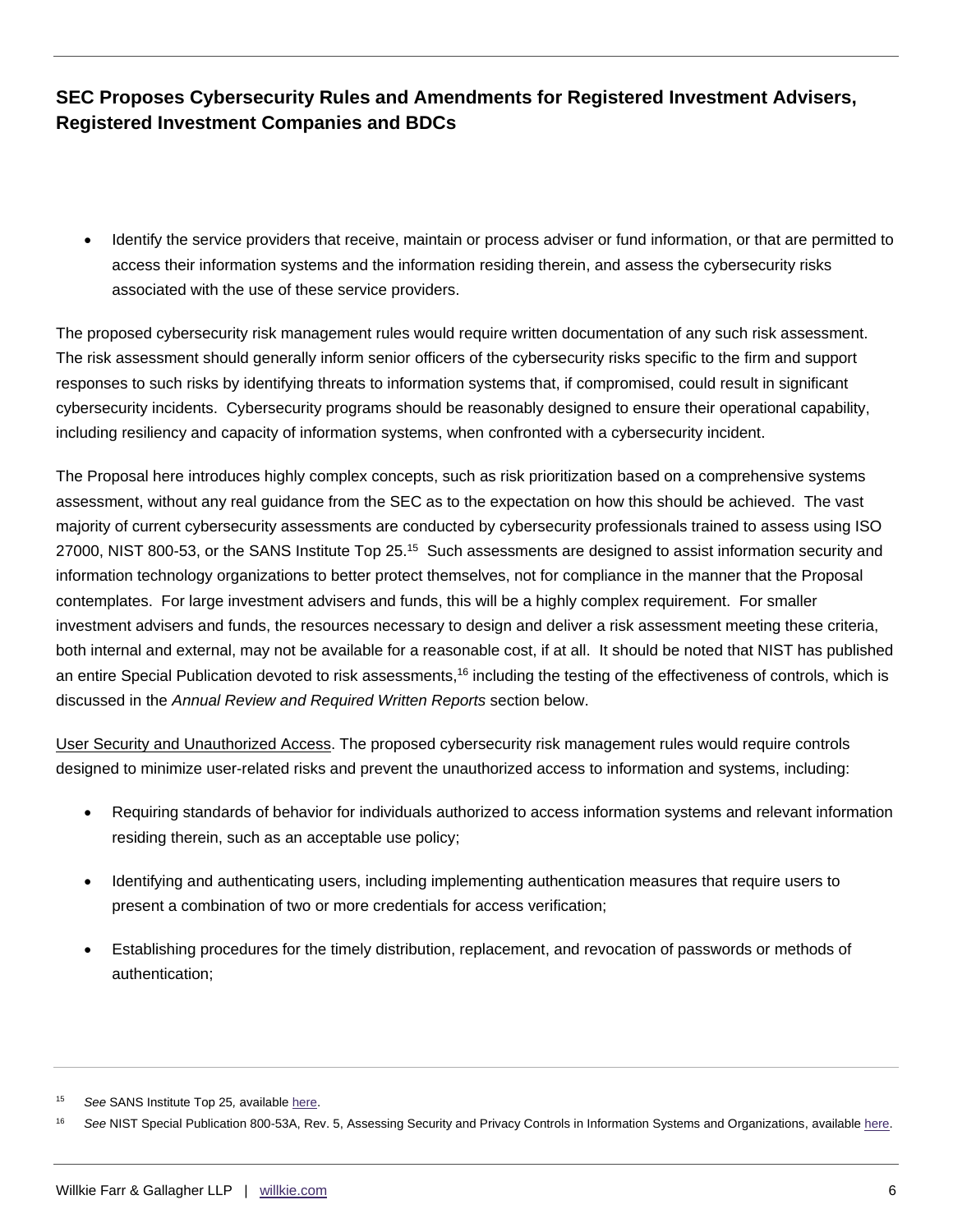- Restricting access to specific information systems or components thereof and information residing therein solely to individuals requiring access to such systems and information as is necessary for them to perform their responsibilities and functions on behalf of the investment adviser or fund; and
- Securing remote access technologies used to interface with information systems.

The Proposing Release suggests that, given the increase in remote access and telework, requiring such measures is a necessary component of robust and comprehensive cybersecurity policies and procedures.<sup>17</sup>

Information Protection. The proposed cybersecurity risk management rules would require investment advisers and funds to monitor information systems and protect information from unauthorized access or use, based on a periodic assessment of their information systems and the information that resides on the systems. The proposed rules require consideration of:

- The sensitivity level and importance of the information to the adviser's or the fund's business operations;
- Whether the information includes personal information (*i.e.*, information that can be used to identify an individual or other non-public information about a client's account);
- Where and how the information is accessed, stored and transmitted, including the monitoring of the information in transmission;
- Information systems access controls and malware protection; and
- The potential effect of a cybersecurity incident involving adviser or fund information on the entity and its clients or investors, including the ability for the entity to continue providing services.

This provision, again, has the SEC introducing complex requirements—sophisticated network monitoring and data loss prevention—without detailed guidance. For example, the SEC does not make clear whether it would require endpoint detection and response, or if firms should deploy managed detection and response. Similarly, the SEC does not indicate whether deployment of data loss prevention systems is required, and if required, whether certain actions by users must be blocked, or if detection and reporting would be acceptable. Stating that it should be based on the risk assessment leaves firms that desire to comply with no clarity on whether the choices they make will be considered acceptable, with the risk of being accused of an antifraud violation if they fail to choose the SEC's as yet unannounced preferred course.

The proposed rules also provide that the administrators of an investment adviser's or a fund's cybersecurity policies and procedures, whether they are in-house or a third party, must be empowered to make decisions and escalate issues to

<sup>17</sup> *See* Proposing Release at 25–26.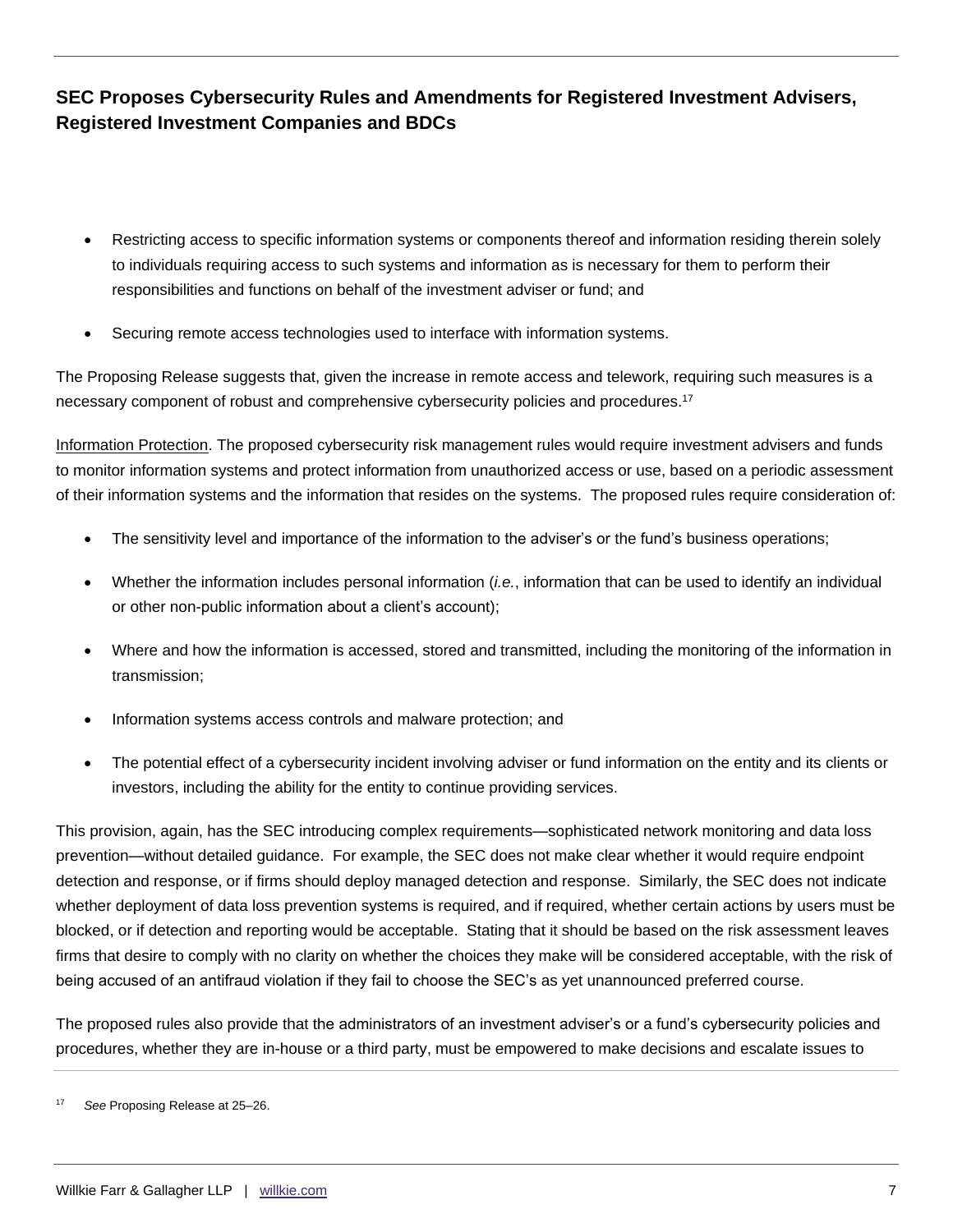senior officers as necessary.<sup>18</sup> This element also requires the oversight of service providers that receive, maintain, or process adviser or fund information, or are otherwise permitted to access the information systems and information residing therein. Investment advisers and funds would be required to document that such service providers, pursuant to a written contract, are required to implement and maintain appropriate measures, including the practices described above, that are designed to protect adviser and fund information systems and information residing therein. There are many ways to manage third-party risk. Contractual provisions provide one path, but may not be easily obtained or enforced. Certain aspects of the proposed cybersecurity risk management rules may drive investment advisers and funds away from third parties that enable more effective protections than on-premise adviser and fund operations, but who are not willing to accept certain contractual risks or regulatory obligations. If the SEC is too proscriptive in this area, it may in fact unintentionally increase cybersecurity risk in the financial services markets.

Cybersecurity Threat and Vulnerability Management. The proposed cybersecurity risk management rules would require investment advisers and funds to detect, mitigate, and remediate cybersecurity threats and vulnerabilities with respect to their information systems. In general, once a threat or vulnerability is identified, investment advisers and funds should consider how to mitigate and remediate the threat or vulnerability, with a view towards minimizing the window of opportunity for attackers to exploit vulnerable hardware and software.

Cybersecurity Incident Response and Recovery. The proposed cybersecurity risk management rules would require advisers and funds to have measures to detect, respond to, and recover from a cybersecurity incident, including policies and procedures that are reasonably designed to ensure:

- Continued operations;
- The protection of the information systems and the information residing therein;
- External and internal cybersecurity incident information-sharing and communications; and
- Reporting of significant cybersecurity incidents to the Commission.

In addition, the proposed cybersecurity risk management rules would require written documentation of any cybersecurity incident, including the investment adviser's or the fund's response to and recovery from such an incident.

Given the prevalence of ransomware, this aspect of the Proposal, and the lack of guidance, is of significant concern. Disaster recovery is significantly more technically complicated than the risk assessment. Even organizations with the most sophisticated disaster recovery programs struggle with this. It is of the utmost importance that the proposed rules provide clarity as to the SEC's expectations, especially as the rules would apply to entities ranging from some of the

<sup>18</sup> *Id.*at 19.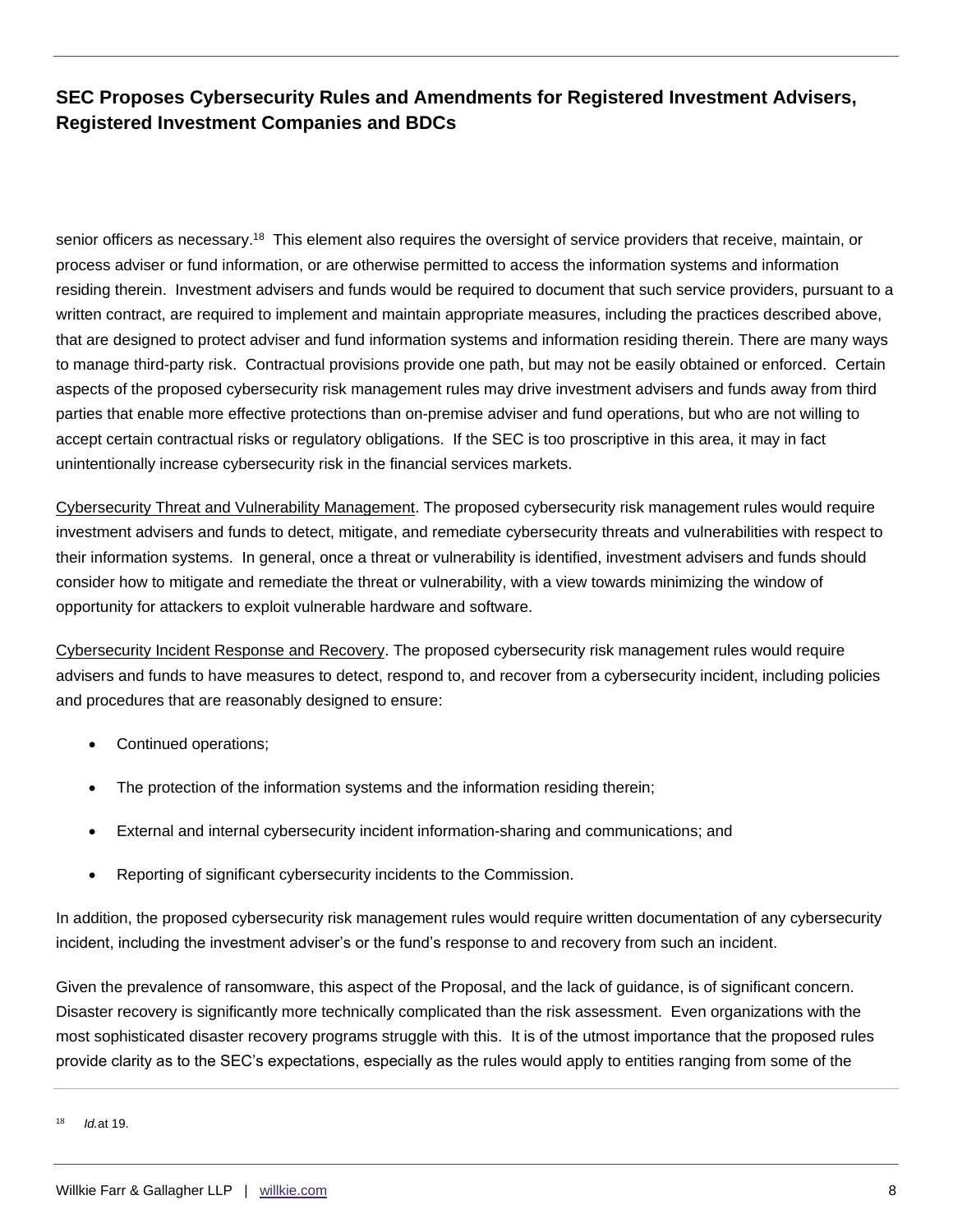largest in the world to much smaller organizations, often without the levels of sophistication that may (or may not) be required. Leaving this to the risk assessment, and determining what is considered reasonable after a cybersecurity incident, is not only unfair to the regulated entities, but also will not achieve the SEC's goals. Further, the Proposal seems to emphasize the use of redundant services or service providers to reduce the risk of operational disruption from a cybersecurity incident. While redundant services may indeed reduce the risk of operational disruption, such redundancy is both expensive and complicated to implement (perhaps prohibitively so for smaller firms), and in fact may increase the risk of information compromise by spreading firms' information through additional systems, exposing that information to additional attack vectors.

#### *Annual Review and Required Written Reports*

The proposed cybersecurity risk management rules would require investment advisers and funds to review their cybersecurity policies and procedures no less than annually. Such annual reviews would require investment advisers and funds to:

- Review and assess the design and effectiveness of the cybersecurity policies and procedures, including whether they reflect changes in cybersecurity risk over the time period covered by the review;<sup>19</sup> and
- Prepare a written report describing the annual review, which would have to, at a minimum:
	- $\circ$  Describe the annual review, assessment, and any control tests performed;
	- o Explain the results of the control tests;
	- o Document any cybersecurity incident that occurred since the last annual report; and
	- $\circ$  Discuss any material changes to the cybersecurity policies and procedures since the last annual report.

The Proposing Release notes that the annual review requirement is designed to require investment advisers and funds to evaluate whether their policies and procedures continue to work as designed and whether changes are needed to assure their continued effectiveness.<sup>20</sup>

<sup>&</sup>lt;sup>19</sup> As noted previously, there are existing standards and detailed regulatory guidance relating to cybersecurity and privacy risk assessment. If such standards are not used, new audit regimes will need to be developed.

<sup>20</sup> *See* Proposing Release at 39.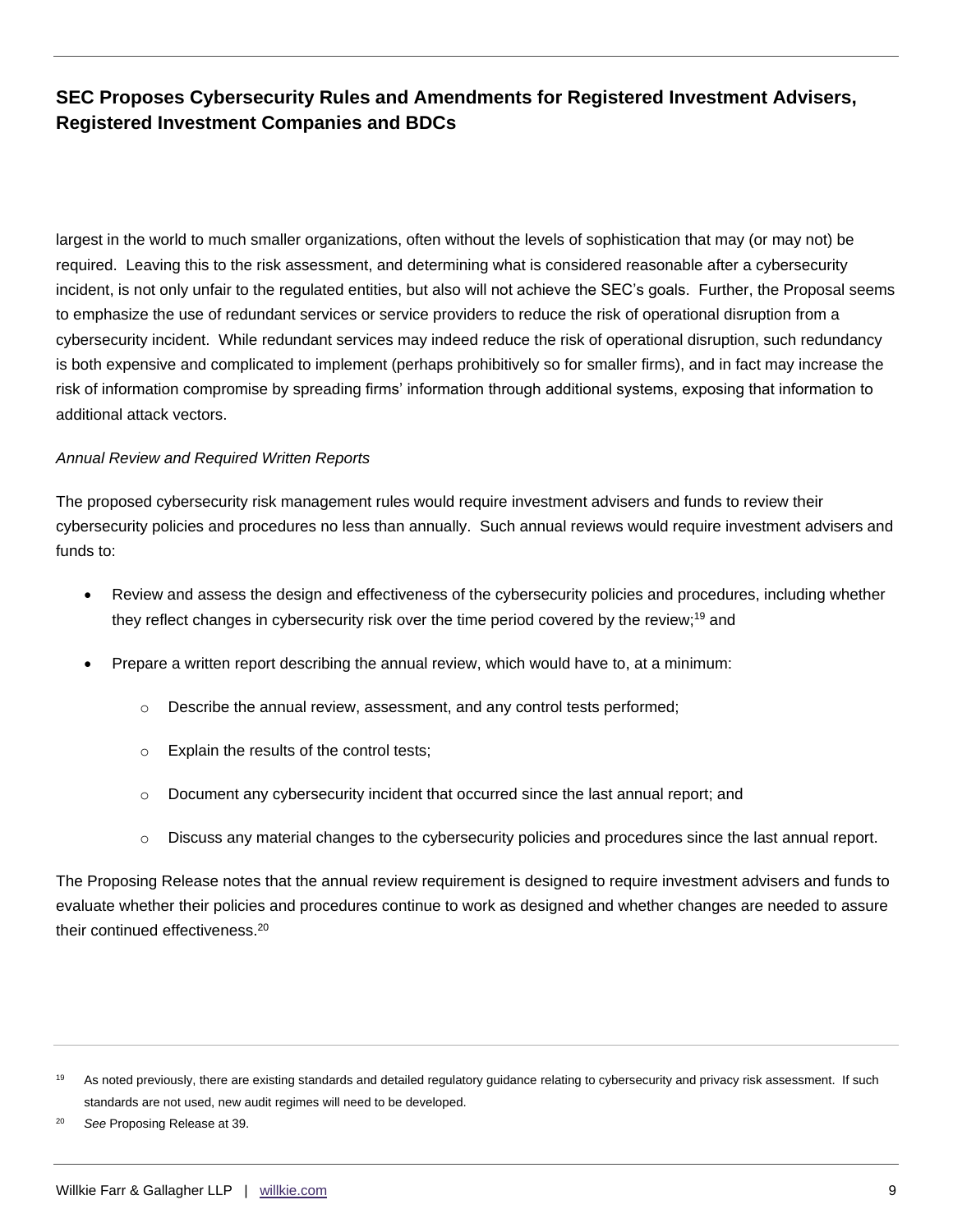#### *Fund Board Oversight*

Proposed Rule 38a-2 would require a fund's board of directors, including a majority of its independent directors, initially to approve the fund's cybersecurity policies and procedures as well as to review the annual written report on and material changes to cybersecurity policies and procedures detailed above. The Proposing Release notes that board oversight should not be a passive role, and the requirements proposed here are designed to assist directors in understanding a fund's cybersecurity risk management policies and procedures, as well as the risks they are designed to address.<sup>21</sup> This aspect of the Proposal appears to change the role of the fund's board from oversight of management to stepping into the shoes of management. The concept that the SEC further proposed of direct oversight by the board of cybersecurity issues connected with vendor contracts takes this even further.<sup>22</sup>

#### Reporting of Significant Cybersecurity Incidents to the Commission

The Proposal includes new reporting requirements for investment advisers. Proposed Rule 204-6 under the Advisers Act would require investment advisers to file a report with the SEC on proposed Form ADV-C within 48 hours after having a reasonable basis to conclude that a significant adviser cybersecurity incident or a significant fund cybersecurity incident has occurred or is occurring.<sup>23</sup> Form ADV-C also would need to be amended if any previously reported information about a significant cybersecurity incident becomes materially inaccurate or if the adviser discovers new material information related to an incident. The proposed reporting rule would also require investment advisers to file a final Form ADV-C amendment after the resolution of any significant cybersecurity incident or after closing any internal investigation related to a previously disclosed incident. The form would be filed electronically through the Investment Adviser Registration Depository system.

By requiring these reports to be prepared and filed with the SEC within 48 hours, the Proposal does not appear to consider the fact that the personnel best positioned to prepare and file the reports are the very people who would be working to identify and respond to such incidents. The SEC should consider whether, on balance, it is necessary to impose such a strict reporting requirement on investment advisers and their personnel that could potentially force them to take time away from dealing with an incident before it becomes a crisis.

<sup>21</sup> *Id.* at 41.

<sup>22</sup> *Id.* at 42–43.

<sup>&</sup>lt;sup>23</sup> Proposed Rule 204-6(b) would define a "significant adviser cybersecurity incident" as "a cybersecurity incident, or a group of related incidents, that significantly disrupts or degrades the adviser's ability, or the ability of a private fund client of the adviser, to maintain critical operations, or leads to the unauthorized access or use of adviser information, where the unauthorized access or use of such information results in: (1) substantial harm to the adviser, or (2) substantial harm to a client, or an investor in a private fund, whose information was accessed." This proposed definition is substantially the same for a "significant fund cybersecurity incident" for funds.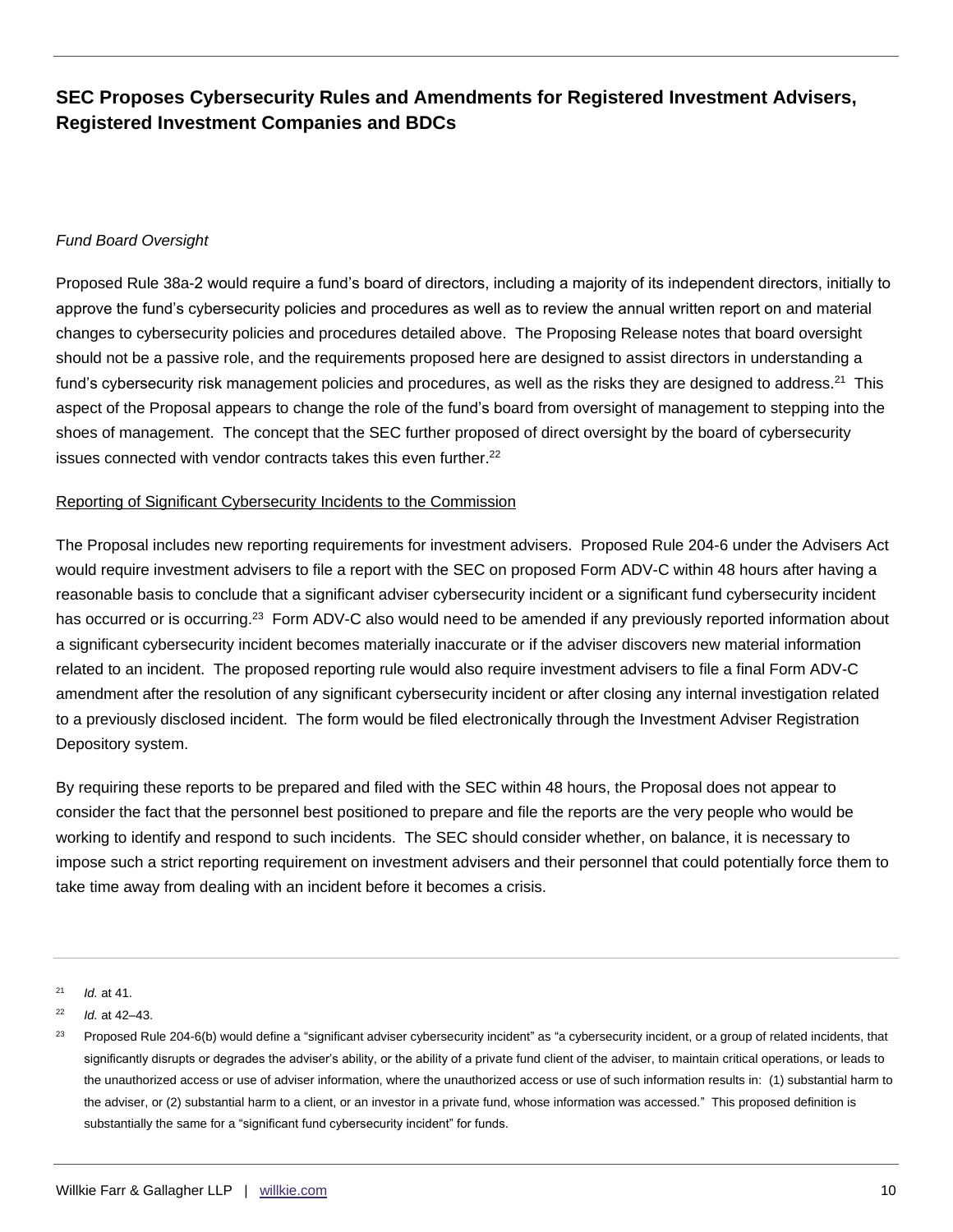Proposed Form ADV-C would provide information regarding a significant cybersecurity incident in a structured format through a series of check-the-box and fill-in-the-blank questions. Proposed Form ADV-C would elicit the following information:

- Whether the investment adviser is reporting a significant adviser cybersecurity incident or a significant fund cybersecurity incident (or both);
- The approximate date of the incident's occurrence and discovery;
- Whether the incident is ongoing;
- Whether law enforcement or a government agency has been notified;
- Any actions and planned actions to recover from the incident;
- Whether any data was stolen, altered, or accessed, or used for any unauthorized purpose;
- Whether the incident has been disclosed to clients or investors; and
- Whether the incident is covered under a cybersecurity insurance policy.

#### Disclosure of Cybersecurity Risks and Incidents

The Proposal includes amendments to registration forms used by investment advisers and funds to require the disclosure of cybersecurity risks and incidents to their investors and other market participants. For investment advisers, the Proposal would amend Form ADV Part 2A by adding new Item 20, which would require investment advisers to describe, in plain English, cybersecurity risks that could materially affect the advisory services they offer and how they assess, prioritize, and address cybersecurity risks created by the nature and scope of their business. The SEC stated in the Proposing Release that a cybersecurity risk, regardless of whether it has led to a significant cybersecurity incident, would be material to an adviser's advisory relationship with its clients if there were a substantial likelihood that a reasonable client would consider the information important based on the total mix of facts and information.<sup>24</sup> Proposed Item 20 would also require investment advisers to describe any cybersecurity incidents that occurred within the last two fiscal years that have significantly disrupted or degraded the adviser's ability to maintain critical operations, or that have led to the unauthorized access or use of adviser information, resulting in substantial harm to the adviser or clients.

Proposing Release at 61.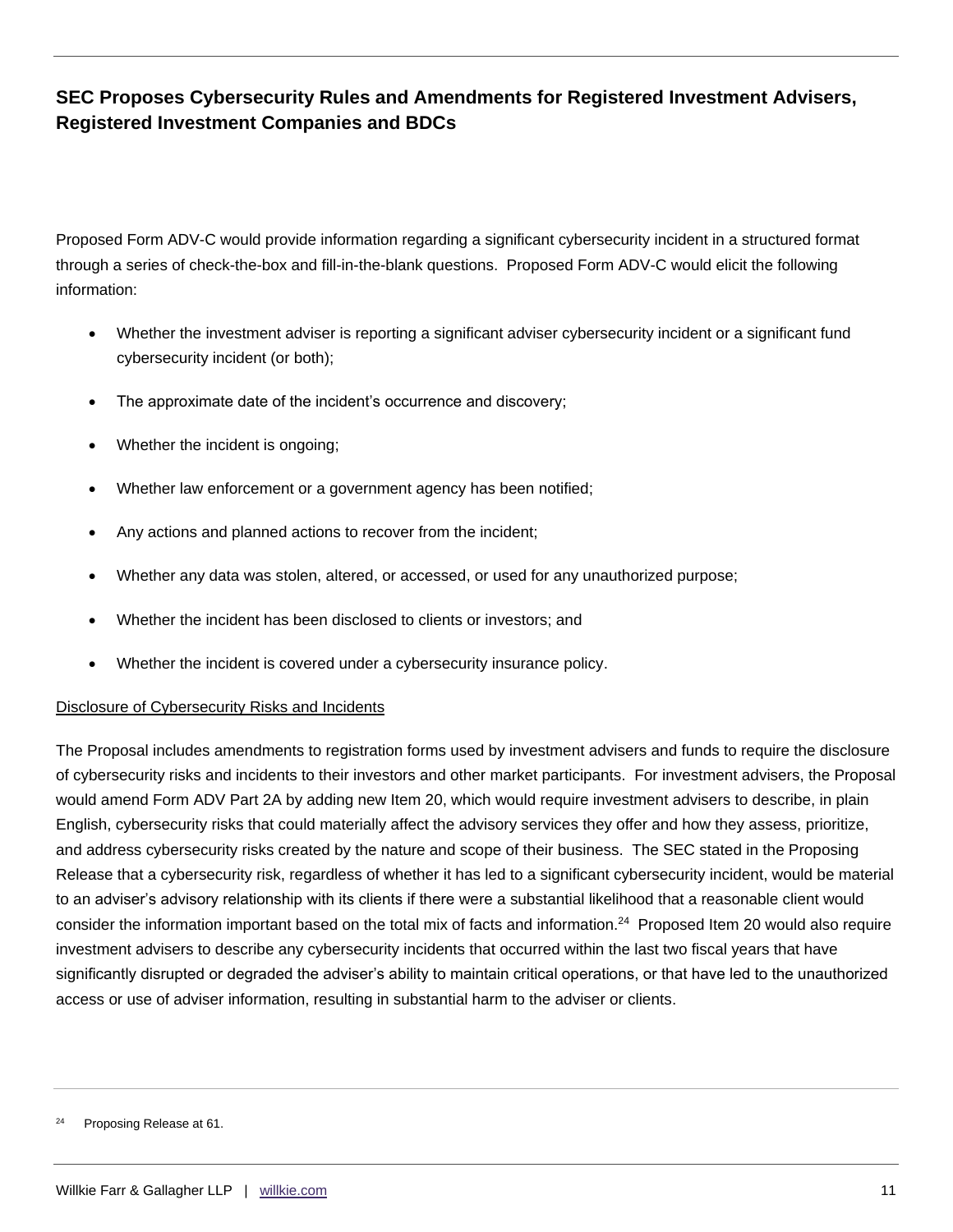The Proposal would amend rule 204-3(b) under the Advisers Act to require an investment adviser to deliver interim brochure amendments to existing clients promptly if the adviser adds disclosure of a cybersecurity incident to its brochure or materially revises information already disclosed in its brochure.

For funds, the Proposal would amend Form N-1A, Form N-2, Form N-3, Form N-4, Form N-6, Form N-8B-2, and Form S-6 to require funds to provide prospective and current investors with disclosure about any significant cybersecurity incidents that have occurred in the last two fiscal years. The proposed amendments would require funds to tag the new information using a structured data language (Inline eXtensible Business Reporting Language, or Inline XBRL). A fund would be required to describe each significant cybersecurity incident, including the following information to the extent known:

- The entity or entities affected;
- When the incident was discovered and whether it is ongoing;
- Whether any data was stolen, altered, or accessed or used for any other unauthorized purpose;
- The effect of the incident on the fund's operations; and
- Whether the fund or service provider has remediated or is currently remediating the incident.

Funds would be required to update their prospectuses upon the occurrence of a significant cybersecurity event by filing a supplement with the SEC. The SEC also stated in the Proposing Release that funds should generally include in their annual reports to shareholders a discussion of cybersecurity risks and significant fund cybersecurity incidents, to the extent that these were factors that materially affected performance of the fund over the past fiscal year.<sup>25</sup>

The Proposal does not appear to take into account the fact that cybersecurity risk assessments are not designed to provide the types of information called for in the proposed disclosure provisions. This is an area where the SEC should consider providing clear guidance, so that an investment adviser or fund that makes a good faith effort to make proper disclosure of cybersecurity risks can know with a degree of certainty that they are meeting the SEC's expectations.

#### *Recordkeeping*

The Proposal includes several proposed amendments to the books and records requirements under the Advisers Act. Under the Proposal, an investment adviser would be required to maintain:

<sup>25</sup> *Id.* at 67.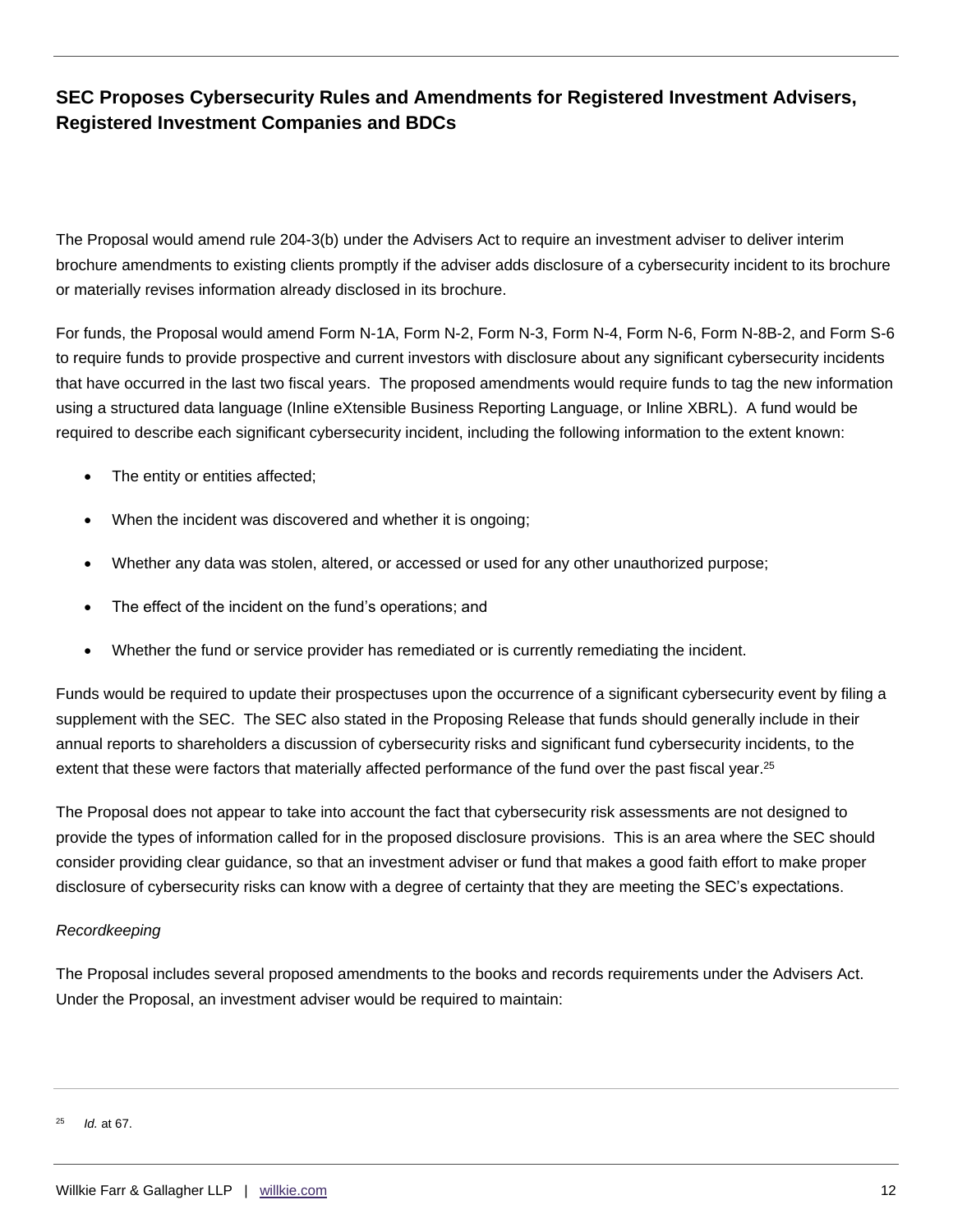- A copy of its cybersecurity policies and procedures that are in effect, or at any time within the past five years were in effect;
- A copy of its written report documenting the annual review of its cybersecurity policies and procedures in the last five years;
- A copy of any Form ADV-C, and any amendments thereto, filed by the adviser in the past five years;
- Records documenting the occurrence of any cybersecurity incident, including any records related to any response and recovery from such an incident, in the last five years; and
- Records documenting any risk assessment conducted pursuant to its cybersecurity policies and procedures in the last five years.

Proposed Rule 38a-2 would require that a fund maintain:

- A copy of its cybersecurity policies and procedures that are in effect, or at any time within the past five years were in effect, in an easily accessible place;
- Copies of written reports provided to its board of directors for at least five years, the first two in an easily accessible place;
- Records documenting the fund's annual review of its cybersecurity policies and procedures for at least five years, the first two in an easily accessible place;
- Any report of a significant fund cybersecurity incident provided to the Commission by its adviser for at least five years, the first two in an easily accessible place;
- Records documenting the occurrence of any cybersecurity incident, including any records related to any response and recovery from such an incident, for at least five years, the first two in an easily accessible place; and
- Records documenting the fund's cybersecurity risk assessment for five years, the first two in an easily accessible place.

#### Comment Period

Comments on the Proposal are due 30 days after the publication of the Proposing Release in the Federal Register or 60 days after the publication of the Proposing Release on the SEC's website (*i.e.*, April 11, 2022), whichever is longer.